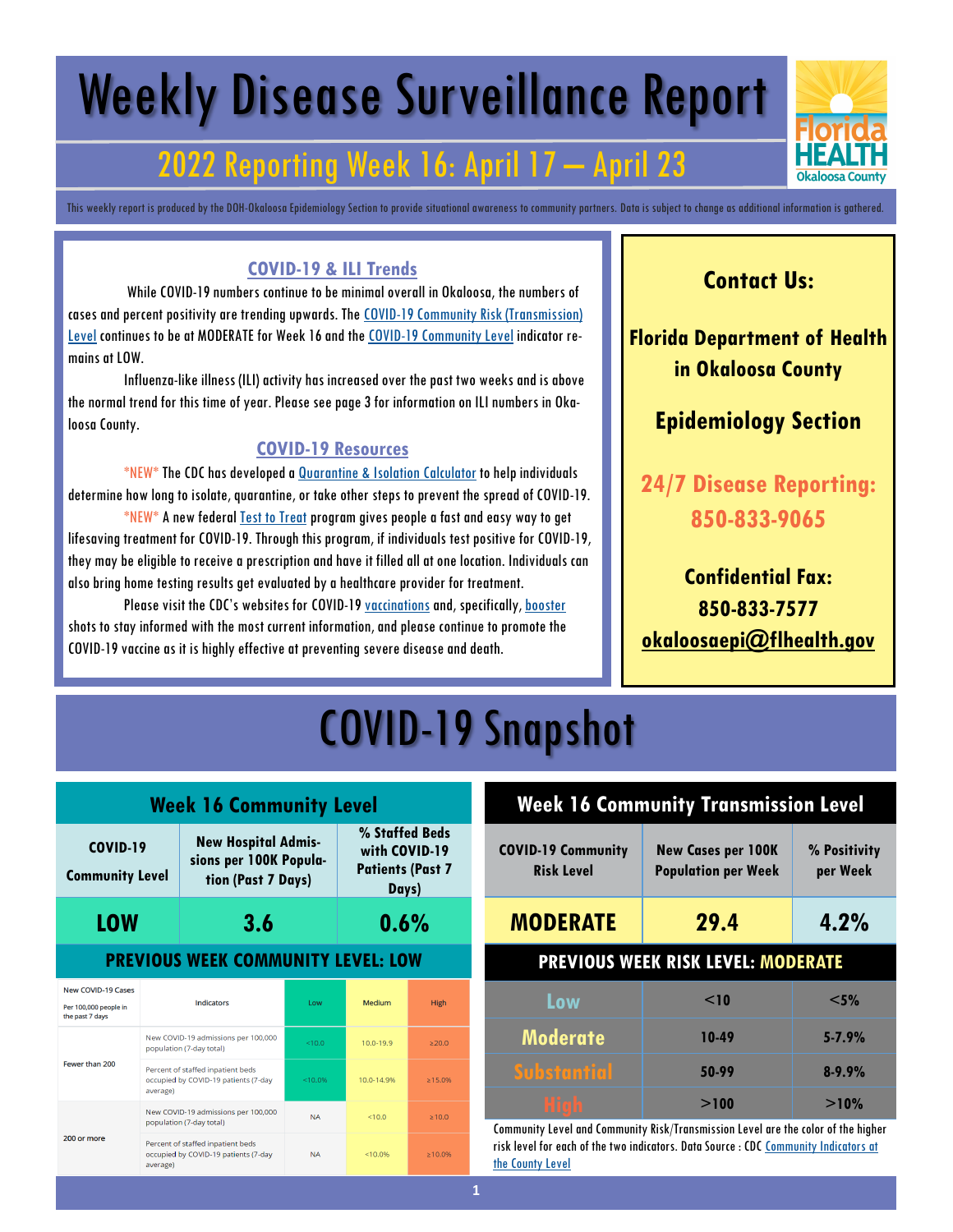## COVID-19 Fully **COVID-19 in Okaloosa County**

Week 16: April 17 – April 23

#### **COVID-19 IN OKALOOSA, CASES vs. VACCINATION** NUMBER OF FULLY VACCINATED RESIDENTS 160000 4000 3500 140000 NUMBER OF COVID-19 CASES 3000 120000 2500 100000 2000 80000 1500 60000 40000 1000 500 20000  $\Omega$ 2021-2022 REPORTING WEEKS **WEEKLY CASE COUNT** CUMULATIVE OKALOOSANS FULLY VACCINATED

**Figure 1:** Cumulative number of fully vaccinated Okaloosa residents as compared to COVID-19 cases per week. Data reported through previous Sunday. Data Source: Merlin & CDC [COVID Data Tracker](https://covid.cdc.gov/covid-data-tracker/#vaccinations)

| Week 16 Review                                 | <b>Difference</b><br>from Wk15 |                              |
|------------------------------------------------|--------------------------------|------------------------------|
| 62<br><b>Resident Case Count</b>               |                                | $+23$                        |
| <b>Resident Case Count per 100K Population</b> | 29.4                           | $+10.9$                      |
| <b>Average Resident Cases per Day</b>          | 8.9                            | $+3.3$                       |
| <b>Percent Positivity</b>                      | 4.2%                           | $+1.4$                       |
|                                                |                                | Data Source: Merlin Database |

**Vaccinated = No Quarantine**

**The Florida Department of Health (FDOH) provides the Centers for Disease Control and Prevention (CDC) with county COVID-19 data, including deaths.** 

**Please visit the [COVID-19 Community Profile Report](https://healthdata.gov/Health/COVID-19-Community-Profile-Report/gqxm-d9w9) webpage to obtain death data by downloading the most recent excel file and locating Okaloosa on the 'Counties' tab.** 

**For questions related to COVID-19 death data, please contact the FDOH Office of Communications at 850-245-4111 or [NewsMedia@flhealth.gov.](mailto:NewsMedia@flhealth.gov)**

| <b>COVID-19 VACCINATIONS</b>                                               |                 |           |  |
|----------------------------------------------------------------------------|-----------------|-----------|--|
| <b>Fully-Vaccinated</b><br><b>Groups</b>                                   | <b>OKALOOSA</b> | <b>US</b> |  |
| % of Population $\ge$<br><b>5 Years of Age</b>                             | 68.5%           | 70.2%     |  |
| % of Population $\ge$<br>12 Years of Age                                   | 74.3%           | 74.5%     |  |
| % of Population $\ge$<br>18 Years of Age                                   | 77.1%           | 76.0%     |  |
| % of Population $\ge$<br>90.0%<br>95.0%<br><b>65 Years of Age</b>          |                 |           |  |
| Data reported through previous Sunday. Data Source: CDC COVID Data Tracker |                 |           |  |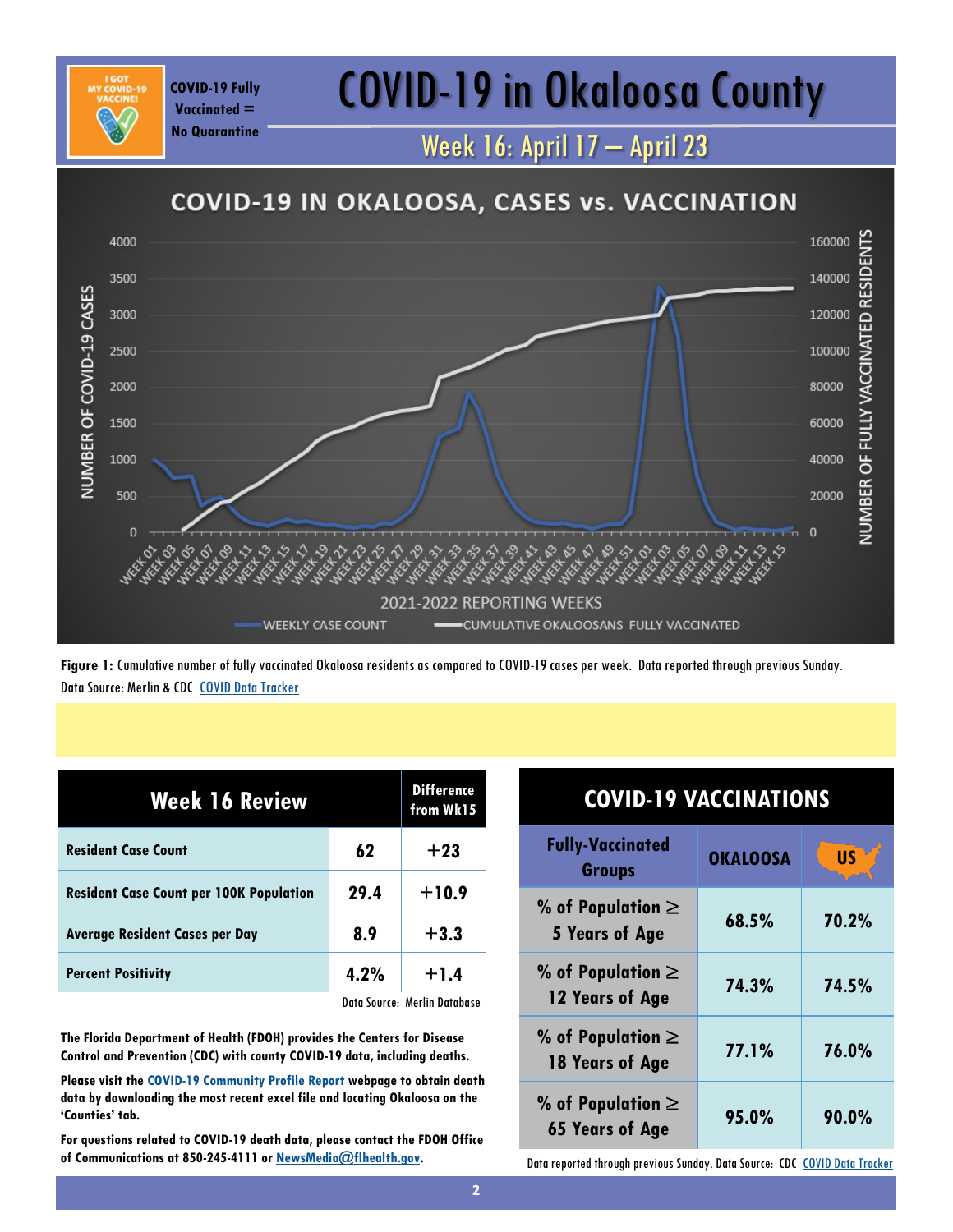## Influenza-Like Illness

### Week 16: April 17 – April 23

**Influenza-like Illness (ILI)** is defined as fever greater than or equal to 100°F AND cough and/or sore throat in the absence of another known cause.



**ANALYSIS**: During Week 16, flu reporting partners and ESSENCE (a syndromic surveillance system) reported an increase in ILI activity for Okaloosa County. The percentage of ILI ED visits in Okaloosa County slightly increased from 2.89% during Week 15 to 3.11% during Week 16. Flu partners reported nine positive rapid flu tests this week (Type A). Over the past three weeks, 11 out of 107 influenza specimens submitted to the state lab were positive (8 Influenza A unspecified, 2 Influenza A H3, 1 Influenza B unspecified). There was one reported ILI admission. No outbreaks or deaths were reported this week. The percentage of total ILI ED visits for Week 16 is higher than that of Week 16 last year.

Note: Other respiratory syndromes can be represented by increased ILI case numbers. Data Source: ESSENCE

| % ILI by Age Group<br><b>Week 16, 2022</b> |                    |                                  |                              |  |
|--------------------------------------------|--------------------|----------------------------------|------------------------------|--|
| Age<br>Range                               | Ш<br><b>Visits</b> | <b>Total ED</b><br><b>Visits</b> | % Total<br><b>ILI Visits</b> |  |
| $0-4$                                      | 27                 | 201                              | 13.43%                       |  |
| $5 - 19$                                   | 15                 | 303                              | 4.95%                        |  |
| 20-34                                      | 9                  | 482                              | 1.87%                        |  |
| $35 - 54$                                  | 10                 | 537                              | 1.86%                        |  |
| 55-74                                      | 7                  | 464                              | 1.51%                        |  |
| $75+$                                      | 2                  | 262                              | 0.76%                        |  |



**75+ <sup>2</sup> <sup>262</sup> 0.76% Figure 3**: Hospital ED visits meeting ILI criteria stratified by facility. Percentages calculated based on total number of ILI ED visits. (n=70). Data source: ESSENCE

Data Source: ESSENCE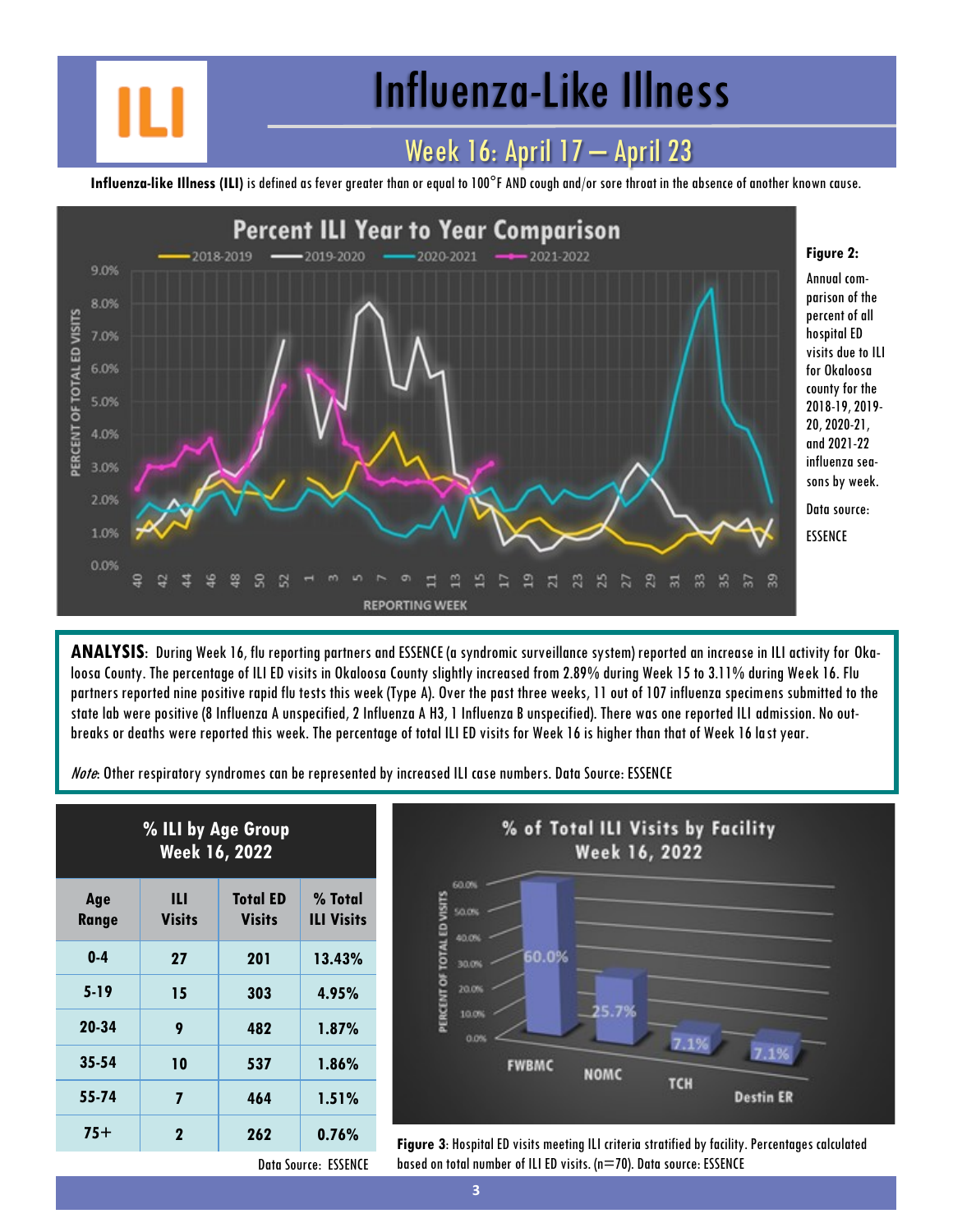# Syndromic Surveillance

### Week 16: April 17 – April 23

# **Gastrointestinal Illness (GI)**

**Figure 3:**  Annual comparison for the percent of GI for all Okaloosa County hospital ED visits week to week for 2020, 2021, and 2022. Data Source:

PERCENT OF TOTAL ED VISITS

ESSENCE







 $-2022$ 

**Destin ER** 

#### PERCENT INJURY YEAR TO YEAR COMPARISON

 $-2021$ 

**Injury Figure 5:** Annual comparison for the percent of Injury for all Okaloosa County hospital ED visits week to week for 2020, 2021, and 2022. Data Source: **ESSENCE** 

 $-2020$ 

E 19.00%<br>
S 17.00%<br>
a 15.00%<br>
a 15.00%<br>
a 11.00%<br>
a 9.00%<br>
5.00% 5.00% 1113 15 17 19 21 23 25 27 29 31 33 35 37 39 41 43 45 47 49 51





| % Injury by Age Group<br>Week 16, 2022 |                                |                                  |                                 |  |
|----------------------------------------|--------------------------------|----------------------------------|---------------------------------|--|
| Age<br>Range                           | <b>Injury</b><br><b>Visits</b> | <b>Total ED</b><br><b>Visits</b> | % Total<br><b>Injury Visits</b> |  |
| $0-4$                                  | 24                             | 201                              | 11.94%                          |  |
| $5 - 19$                               | 56                             | 303                              | 18.48%                          |  |
| 20-34                                  | 72                             | 482                              | 14.94%                          |  |
| $35 - 54$                              | 78                             | 537                              | 14.53%                          |  |
| 55-74                                  | 64                             | 464                              | 13.79%                          |  |
| $75+$                                  | 42                             | 262                              | 16.03%                          |  |

#### **4**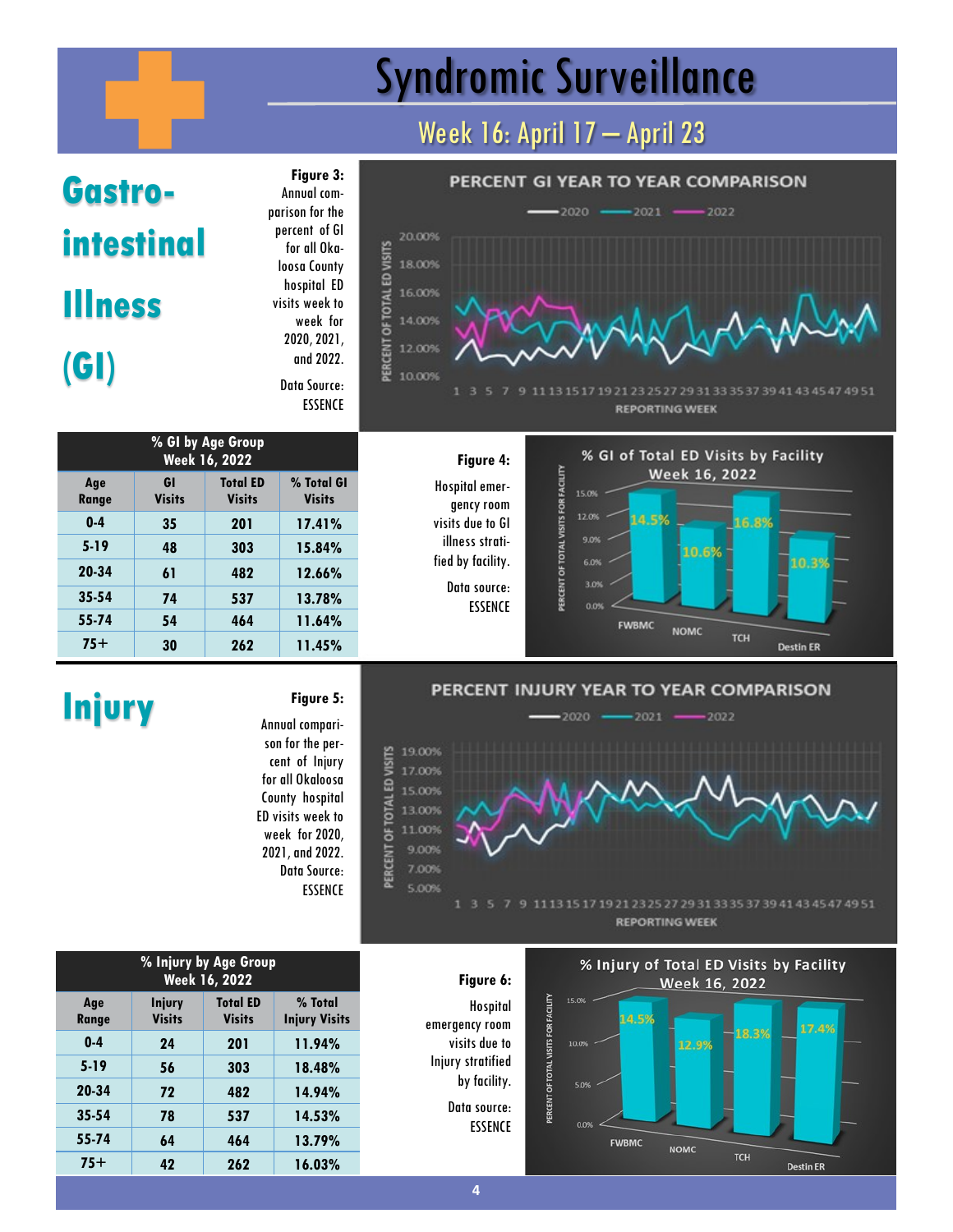## Syndromic Surveillance

### Week 16: April 17 - April 23







#### **Week 16—Fort Walton Beach Medical Center**

| <b>Age Range</b> | <b>Top Syndrome</b> | <b>Total ED Visits for</b><br><b>Syndrome</b> |
|------------------|---------------------|-----------------------------------------------|
| $0-4$            | <b>FEVER</b>        | 49                                            |
| $5-19$           | <b>RESP</b>         | 31                                            |
| 20-34            | <b>INJURY</b>       | 41                                            |
| $35 - 54$        | <b>INJURY</b>       | 38                                            |
| 55-74            | GI                  | 24                                            |
| $75+$            | <b>INJURY</b>       | 17                                            |

#### **Week 16—North Okaloosa Medical Center**

| <b>Age Range</b> | <b>Top Syndrome</b> | <b>Total ED Visits for</b><br><b>Syndrome</b> |
|------------------|---------------------|-----------------------------------------------|
| $0 - 4$          | <b>FEVER</b>        | 11                                            |
| $5-19$           | <b>INJURY</b>       | 15                                            |
| 20-34            | <b>GI, INJURY</b>   | 11, 11                                        |
| $35 - 54$        | GI                  | 18                                            |
| 55-74            | <b>INJURY</b>       | 21                                            |
| $75+$            | <b>INJURY</b>       | 12                                            |